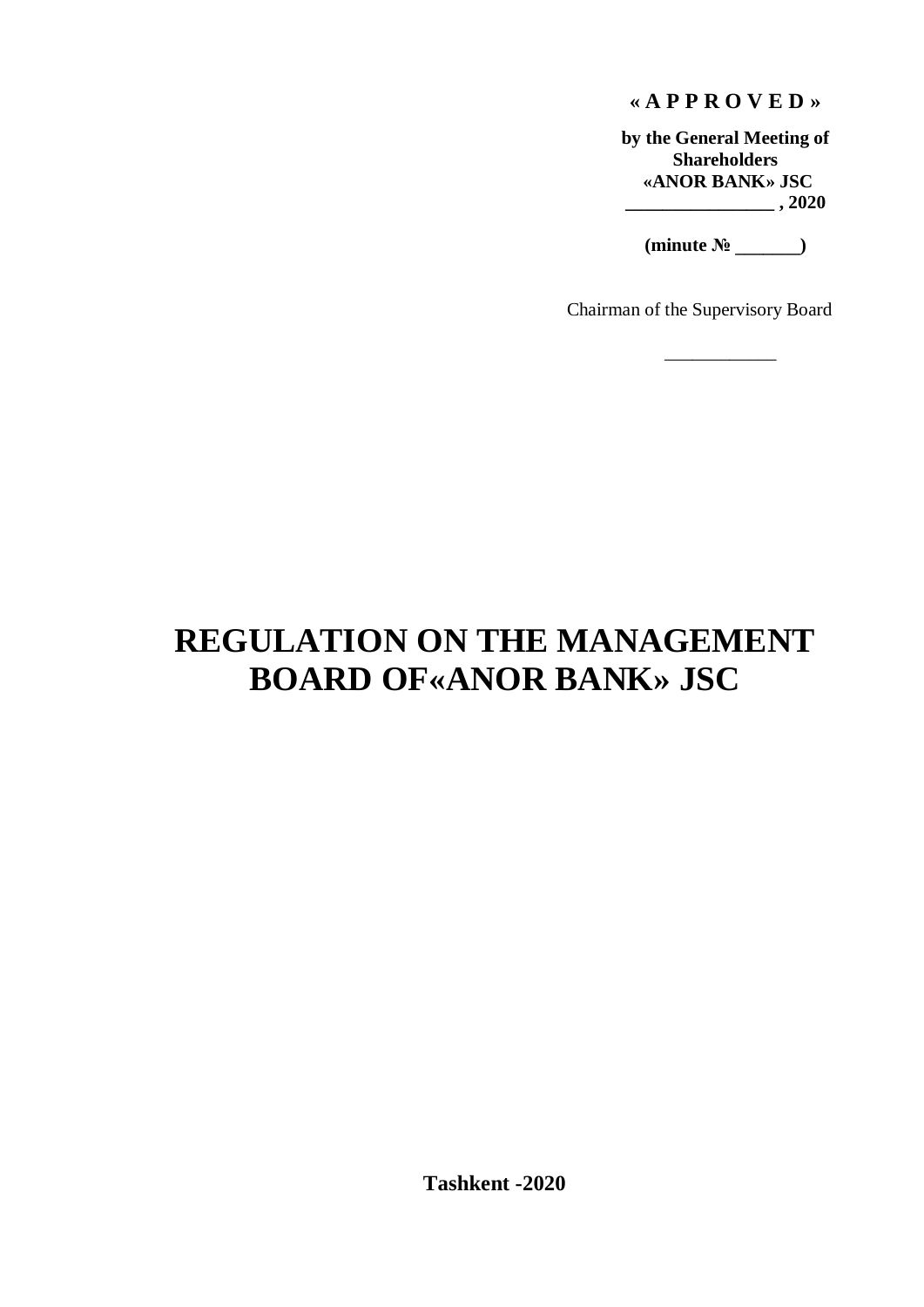#### **I. GENERAL PROVISIONS**

1. The present Regulation has been developed in compliance with the Civil Code of the Republic of Uzbekistan, the Laws of the Republic of Uzbekistan "On the Central Bank of the Republic of Uzbekistan", "On Banks and Banking Activity", "On Joint-Stock Companies and Protection of Shareholder Rights" (new edition) and other legislative acts, and also the Charter of "ANOR BANK" JSC.

2. This Regulation shall define the basic tasks and competence of the Management Board of the bank, its composition, formation procedure and term of powers, as well as the procedure for meeting of the Management Board, along with the rights and obligations of the chairman and members of the Management Board of the bank.

3. In the process of performing its activities, the Management Board shall follow the Constitution of the Republic of Uzbekistan, the Civil Code of the Republic of Uzbekistan and laws of the Republic of Uzbekistan "On Banks and Banking Activities", "On the Central Bank of the Republic of Uzbekistan", "On Securities Market", "On Joint Stock Companies and Protection of Shareholder Rights" (new edition), other legislative acts, regulations of the Central Bank of the Republic of Uzbekistan, the Charter of the bank and other local acts of the bank.

## **II. BASIC TASKS AND COMPETENCE OF THE MANAGEMENT BOARD OF THE BANK**

4. The Management Board of the bank is a collegial executive body of the bank, which operates in compliance with the Charter and exercises operational management of the bank pursuant to the strategy and system of activity management approved by the Supervisory Board of the bank, and shall be fully liable for the activities of the bank, including for practical implementation of the objectives, development strategy and the policy of the bank.

The Management Board of the bank is accountable to the Supervisory Board of the bank and to the General Meeting of Shareholders.

The Management Board of the bank shall be obliged to comply with the "principle of equality", i.e. equal treatment towards all shareholders of the bank, regardless of their shares, income level, gender, race, religion, nationality, language, social origin, personal and social status.

5. The main tasks of the Management Board of the bank are as follows:

 $-$  to ensure respect for the rights and legal interests of the shareholders of the bank;

- to work out proposals for the development strategy, business plan of the bank;

- to implement the financial and economic policy of the bank, to work out resolutions on the most important issues of its current financial and economic activities, and to coordinate the work of its departments;

- to increase the efficiency of internal control and risk monitoring systems;

- to ensure achievement of a high level of profitability of the assets of the bank and maximum profit from the operations of the bank;

- using a thorough analysis of international experience to introduce modern methods of corporate governance, to increase the efficiency of investment, material and technical, financial and human resources, the establishment of favorable conditions for broad attraction of foreign investment to the bank, training and enhancing the professional level of management personnel through cooperation with leading foreign educational institutions, including the involvement of highly qualified foreign managers in senior management positions in the bank.

6. All issues of current management of the bank activity shall fall within the competence of the Board of the bank, excluding the issues related to the legislation of the Republic of Uzbekistan, the Charter of the bank and other local acts of the bank to the exceptional competence of the General Meeting of Shareholders and the Supervisory Board of the bank.

The Management Board shall organize implementation of decisions of the General Meeting of Shareholders and the Supervisory Board of the bank.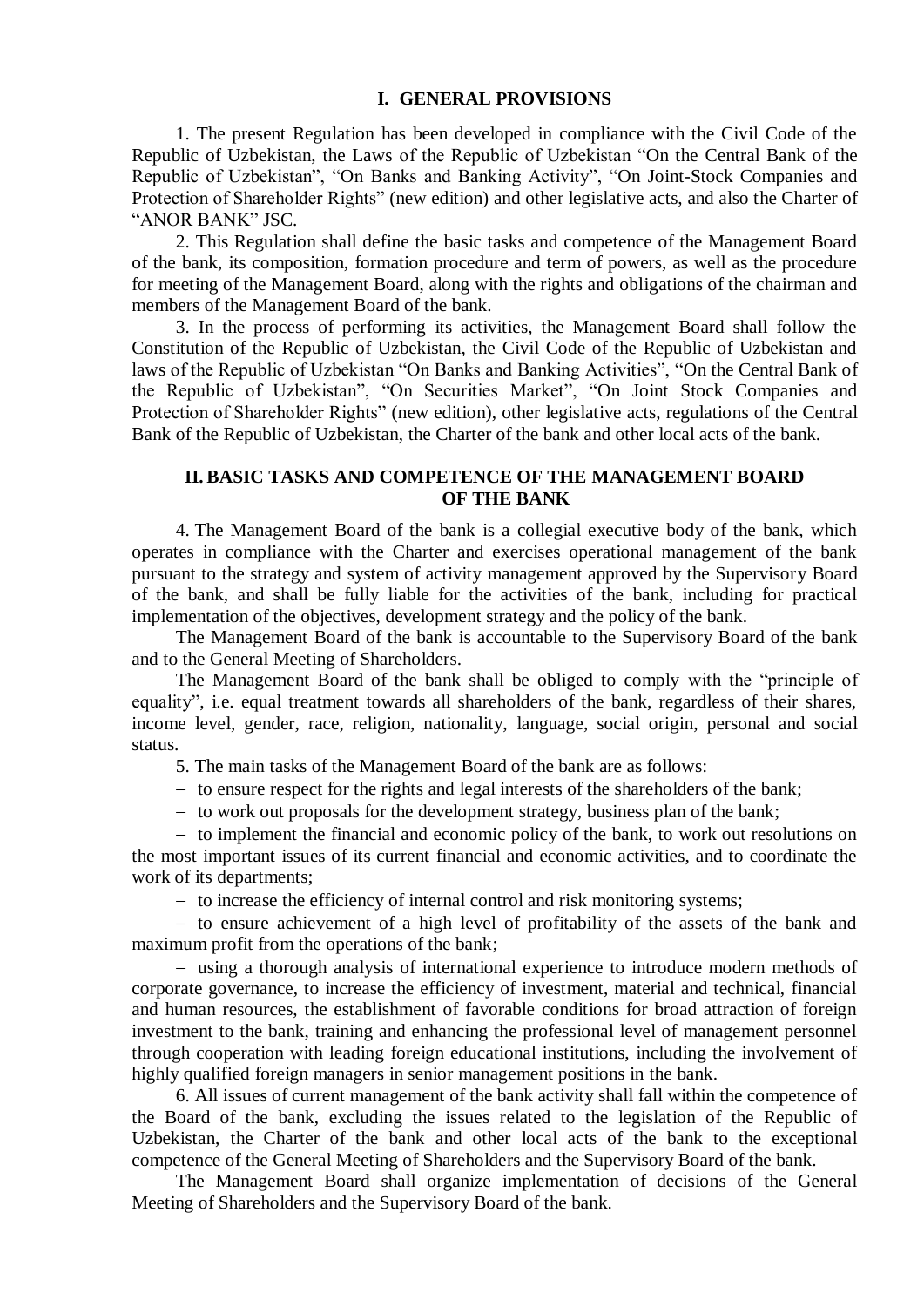The Management Board of the bank shall:

- organize the implementation of decisions of the General Meeting of Shareholders and the Supervisory Board of the bank;

- follow the policy of the bank determined by the Supervisory Board of the bank;

- regulate the operation of structural units of the bank, introduction of modern methods on corporate management of the bank adopted on the basis of technical, financial and human resources, creation of favorable conditions for attracting foreign investments, organize cooperation with leading foreign educational institutions for training the management staff and improving their qualifications, and attract qualified foreign managers to senior positions of the bank;

 approve the organizational structure of the Head Office, rules, procedures, regulations on structural divisions of the bank, excluding the regulations of internal audit and internal control services, as well as local acts approved by the General Meeting of Shareholders and the Supervisory Board of the bank;

- establish centers of banking services on the territory of the Republic of Uzbekistan;

 $\overline{e}$  establish committees under the Management Board of the bank and approve provisions thereof;

- adopt decisions on the most significant issues of the current activity of the bank;

 on a quarterly basis, review the deficiencies and violations revealed according to the results of inspections by the Internal Audit Department of the bank, and take measures to eliminate them;

 analyze in detail the results of external audit checks and reports of inspections (audits), conducted by the Central Bank of the Republic of Uzbekistan;

- take measures for the development of policies to manage activities of the bank. including credit, investment, issuance policy, policy of assets and liabilities management of the bank;

- adopt resolutions on executing transactions related to purchasing or alienation or the possibility of alienation of the property by the bank, if the book value of alienated property or the value of acquired property comprises from five to fifteen percent of the net assets of the bank as of the date of making a decision on executing such transactions, as well as transactions on purchasing or alienation of real estate and means of transportation, regardless of their book value;

approve marketing and advertising programs of the bank, as well as their budget;

- arrange the work on preparing the annual report on the activities of the bank;

- review the annual report, including the report on profit and loss of the bank;

 $-$  review financial results of the activity of the bank in the aggregate and its structural units, approve plans and reports on the results of the activity of branches and internal units of the bank;

 arrange preparation of an annual report of the Management Board to the Supervisory Board and the General Meeting of Shareholders according to the results of activity of the Management Board for the year, as well as submission of regular reports on performance of work and achievement of business plan indices to shareholders on their request;

- approve the forms of analytical reports;

- supervise the performance of the business plan of the bank;

- ensure the provision of required information to the Revision Commission and internal audit of the bank;

 approve the local acts of the bank on the matters related to determination of procedures and methods of performing payments, resource allocation, introduction of credit products, provision of bank guarantees, attraction of resources, foreign exchange operations, as well as ensuring information security;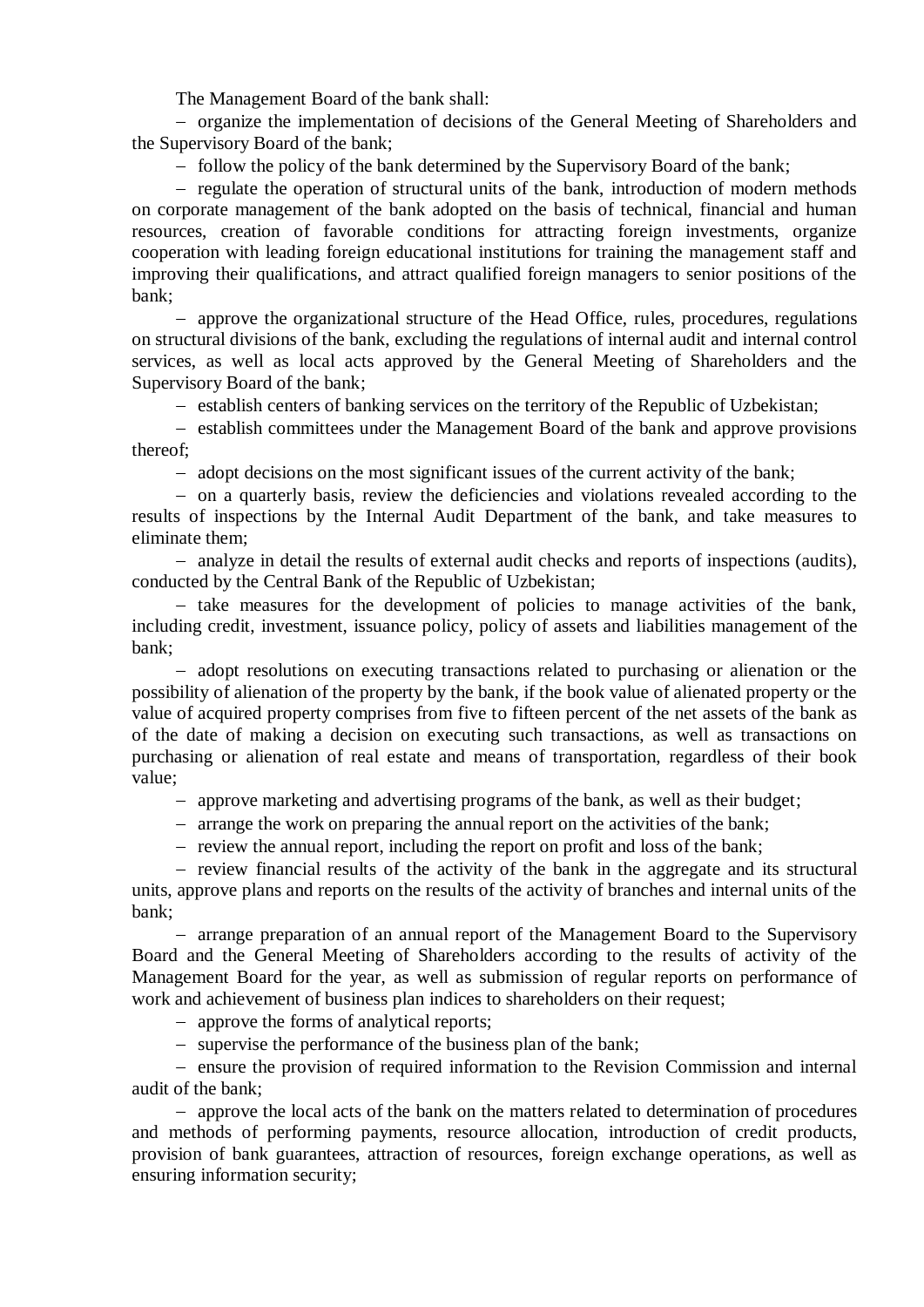$\overline{a}$  develop the tariff policy of the bank, the policy in the sphere of payments, foreign exchange and other relations;

- define a list of information that contains commercial secret, create conditions for ensuring information security and determine the procedure for working with information containing commercial secret in the bank;

 establish limitations and restrictions on execution of operations in order to minimize the risks of the bank;

 allocate obligations and responsibilities for management of bank risks between the heads of departments at various levels, provide them with necessary resources, establish procedures for interaction and reporting;

- review the projects of local acts - instructions, provisions, rules and other internal documents of the bank, approval of which falls within the competence of the General Meeting of Shareholders or the Supervisory Board of the bank in accordance with the legislation, the Charter of the bank;

- resolve other matters referred to the competence of the Management Board of the bank by the legislation of the Republic of Uzbekistan, the Charter of the bank, this Provision and other local acts of the bank;

 prevent and settle conflicts of interest (contradiction between property and other types of interests of the bank, its structural units and (or) its employees, clients, which may lead to adverse consequences for the bank and (or) its clients) arising in the bank in the manner prescribed by the Regulation on prevention and settlement of conflicts of interest in "ANOR BANK" JSC;

- specify requirements to the appearance of the personnel of the bank during working hours;

 wide application of management methods successfully approved in foreign practice, including SWOT, GAP analysis and other approaches, special software products, etc;

- development and submission for approval (acceptance) by general meeting of shareholders or Supervisory Board of short-term (annual) and medium-term (for the period up to 5 years) business-plans on the basis of long-term strategy approved by general meeting of shareholders.

7. The Management Board of the bank shall be obliged to:

 accomplish strategic objectives, corporate governance policy, other internal policies of the bank, including identification, management, monitoring and reporting of risks, maintenance the capital adequacy at the appropriate level;

- ensure corresponding and transparent organizational structure of management of the bank, including assignment of powers and liabilities between the personnel of the bank within the limits of its authority;

 $\overline{e}$  exercise control over the activities of the personnel of the bank;

 $-$  to perform the approved annual business plan of the bank and periodically submit to the General Meeting of Shareholders and Supervisory Board of the bank a report on the performed work, measures and sanctions imposed to the bank;

- to exercise other obligations stipulated by this Charter and legislation on banks and banking activities.

8. Allocation of obligations of the members of the Management Board of the bank shall be determined by the Chairman of the Management Board of the bank. Allocation of obligations shall be performed by the Chairman of the Management Board of the bank with regard to official functions of each member of the Management Board defined in a fixed-term labor agreement concluded with him/her.

9. The Chairman of the Management Board shall coordinate the resolution of issues within the competence of the members of the Management Board of the bank with the general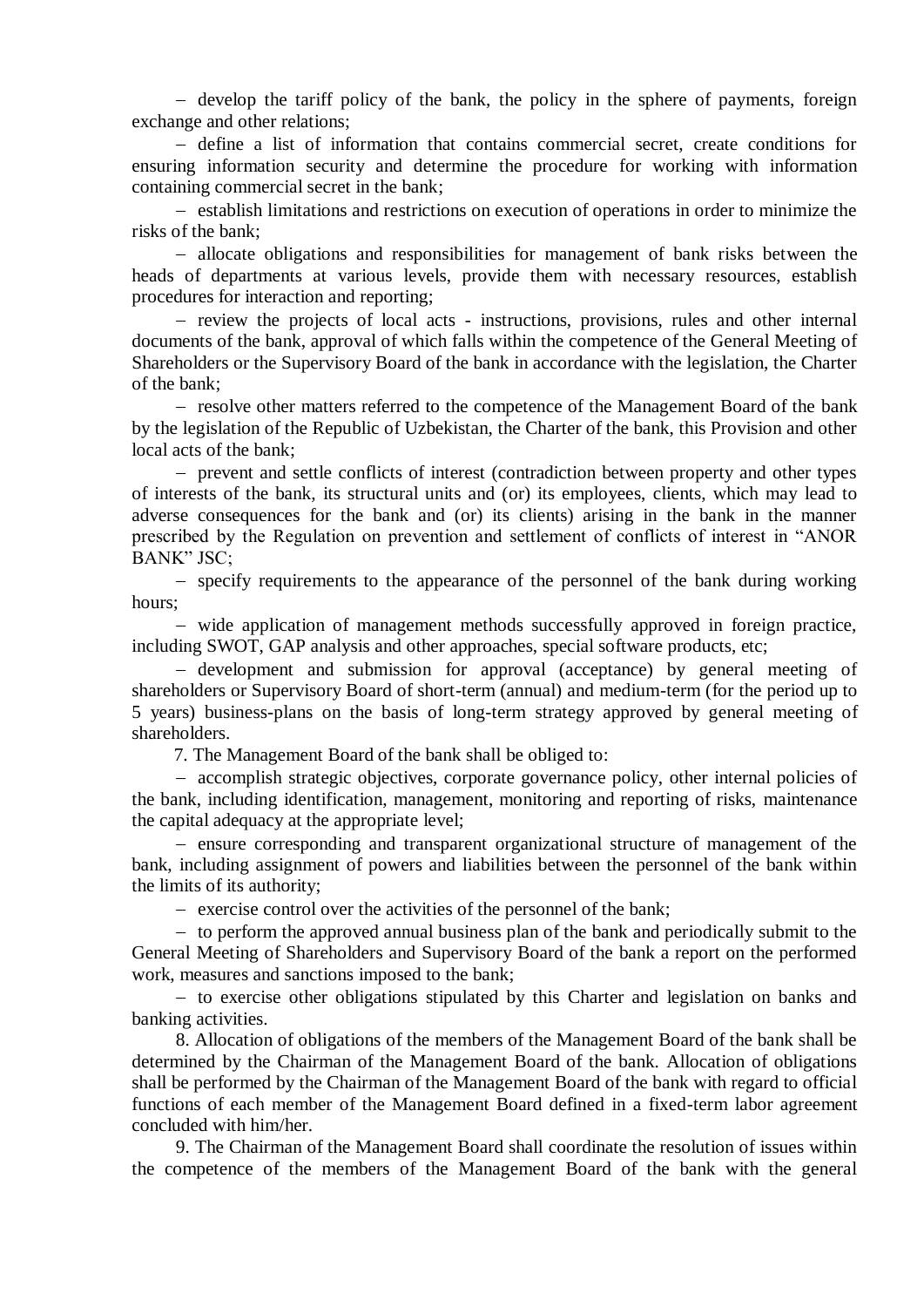objectives and plans of the bank. The Chairman shall involve other members of the Management Board of the Bank, if the issue affects their competence.

#### **III. THE STRUCTURE, PROCEDURE OF FORMATION, AND TERMS OF OFFICE OF THE MANAGEMENT BOARD OF THE BANK**

10. The Management Board of the bank consists of 7 members. The Management Board of the bank shall be composed of the chairman, his deputies, the chief accountant of the bank and the head of the legal service of the bank. Heads of major departments of the bank may also be included in the Management Board.

11. The Chairman of the Management Board of the bank is appointed to the position by the decision of the Supervisory Board of the bank with subsequent approval by the General Meeting of Shareholders for a term of one year.

The agreement on behalf of the bank shall be signed by the chairman of the Supervisory Board of the bank or a person authorized by the Supervisory Board of the bank. In the agreement concluded with the chairman of the Management Board of the bank his obligations on improvement of efficiency of bank activity and frequency of his reports to the General Meeting of Shareholders and the Supervisory Board of the bank on implementation of annual business plan of the bank, as well as other essential terms established by the legislation shall be stipulated.

In the procedure established by the legislation and local acts of the bank, the decision on appointment of the Chairman of the Management Board of the bank may be made on the basis of competitive selection, where highly qualified foreign specialists may also take part.

12. Members of the Management Board shall be appointed by the Supervisory Board of the bank for a period of one year with annual adoption of decision on possibility of its prolongation (renewal) or termination (cancellation).

A candidate for the position of a member of the Management Board of the bank shall inform the Supervisory Board of any facts of bringing him/her to criminal, administrative and civil liability.

13. The decision of the Supervisory Board of the bank on candidates nominated as members of the Management Board of the bank shall be deemed approved if the simple majority of members of the Supervisory Board of the bank vote for him/her. Herewith, appointment of a member of the Management Board of the bank shall be deemed valid from the moment of approving the decision by the Supervisory Board of the bank.

14. The General Meeting of Shareholders shall be entitled to terminate (rescind) the agreement with the chairman of the Management Board of the bank in case of his/her breach of the condition of the agreement.

The Supervisory Board of the bank shall be entitled to premature termination (rescission) of the agreement with the chairman of the Management Board of the bank and the members of the Management Board, if they commit gross violations of the Charter of the bank or inflict losses to the bank by their actions (omissions).

If the General Meeting of Shareholders adopts a decision on termination of powers of the Chairman of the Management Board of the bank, the issue of delegating the powers of the Chairman of the Management Board of the bank may be settled at the same meeting or left for consideration at the next General Meeting of Shareholders with appointment of an interim exercising the powers of the Chairman of the Management Board of the bank.

The Supervisory Board of the bank, which adopted the decision on termination of powers of the chairman of the Management Board of the bank, shall adopt the decision on appointment of interim exercising the powers of the chairman of the Management Board of the bank and convene an extraordinary General Meeting of shareholders to settle the issue on the chairman of the Management Board of the bank.

15. Termination of powers of a member of the Management Board of the bank, who is simultaneously an employee of the bank, shall not automatically terminate his employment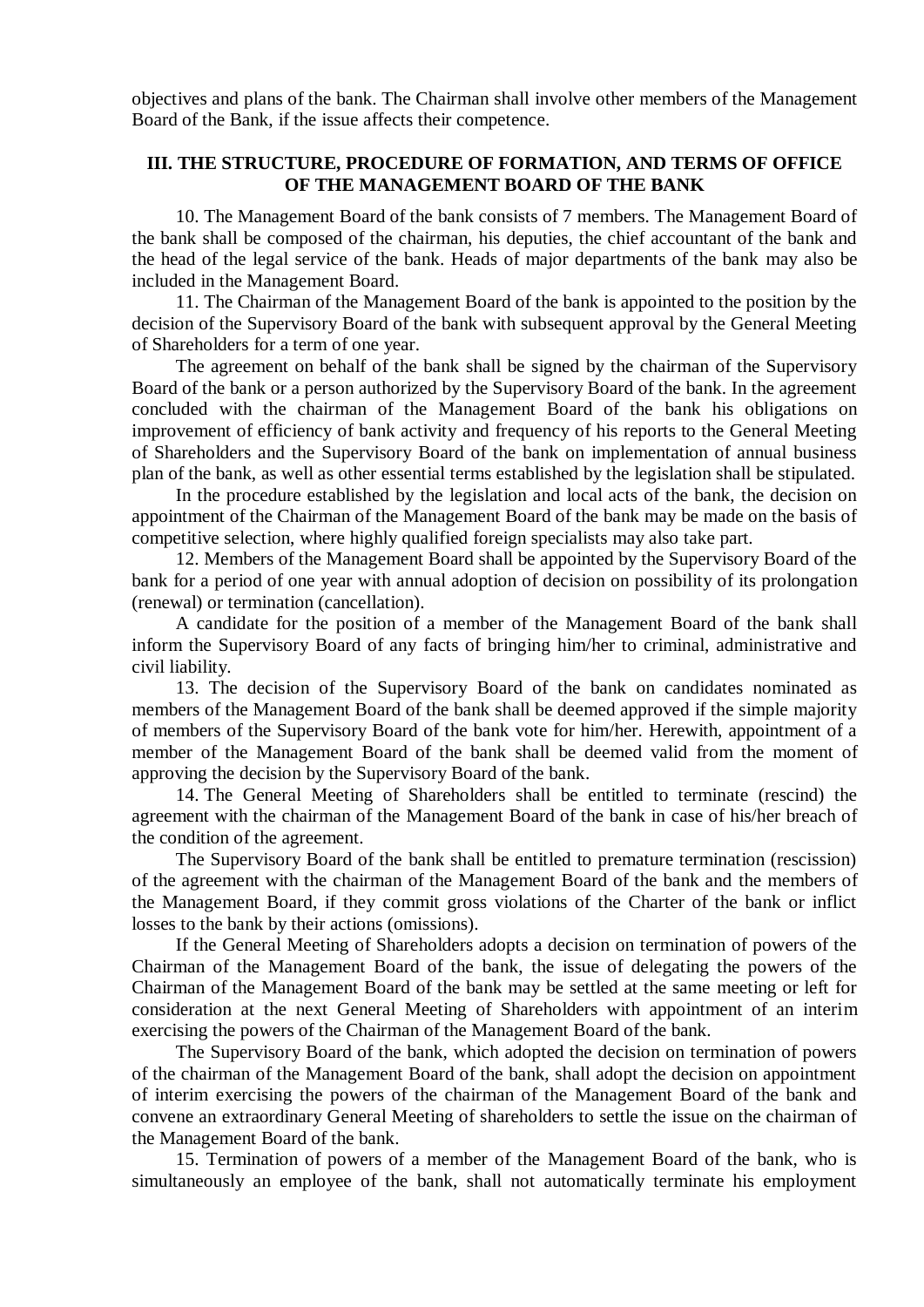relations with the bank in the rest part. Dismissal from the position held in the bank shall entail termination of membership in the Management Board of the bank.

16. Upon the resolution of the Supervisory Board of the bank, the powers of a member of the Management Board of the bank may be prematurely terminated. Reasons for termination of powers of a member of the Management Board of the Bank shall be as follows:

 causing substantial losses by actions of a member of the Management Board of the bank;

- causing material losses to business reputation of the bank:
- committing deliberate criminal offences;
- concealing his/her interest in execution of transaction with the participation of the bank;
- dishonest fulfillment of his/her obligations;

 obtaining personal benefits from activities in the bank in addition to receiving due remuneration and cases when it is allowed by legislation, the Charter of the bank and decisions of the management bodies of the bank;

- establishing of any commercial organizations competing with the bank during the period of work in the Management Board;

other reasons stipulated by the legislation.

17. Amounts of remuneration of the chairman of the Management Board of the bank and its members shall be directly related to the efficiency of the bank activity and shall be specified in the contract.

### **III. THE PROCEDURE OF CONVENING AND PREPARING TO HOLD THE MEETINGS OF THE MANAGEMENT BOARD OF THE BANK**

18. The meetings of the Management Board of the bank shall be held in compliance with the Work Plan of the Management Board of the bank (hereinafter - the Work Plan), and also as often as necessary, but not less than once a month. Extraordinary meetings of the Management Board of the bank may be convened by the Chairman of the Management Board of the bank or a person substituting him if necessary.

The work plan shall include:

- issues for consideration at meetings of the Management Board of the bank within the current year (on a quarterly basis);

- the schedule of meetings of the Management Board of the bank;

 $-$  the list of persons (management bodies of the bank) who are in charge for preparation of matters to be considered at the meetings of the Management Board of the Bank.

19. The work plan shall be developed and submitted for consideration of the Management Board by the Chairman of the Management Board of the Bank.

20. The work plan shall be approved annually by the Management Board of the bank by a majority of votes of the members of the Management Board of the bank who took part in the voting procedure.

21. The work plan shall be developed with due regard to the decisions of the General Meeting of Shareholders, Supervisory Board of the Bank, Auditing Committee (Auditor) of the Bank, internal audit service, proposals of the members of the Management Board of the bank, heads of departments of the bank.

22. Amendments and supplements may be introduced into the approved Work Plan by suggestion of the Chairman and members of the Management Board. Such amendments and supplements shall be approved by the Management Board of the bank.

23. The meetings of the Management Board of the bank shall be convened by its Chairman, and in case of his absence - by the Deputy Chairman of the Management Board of the bank:

in accordance with the Work plan;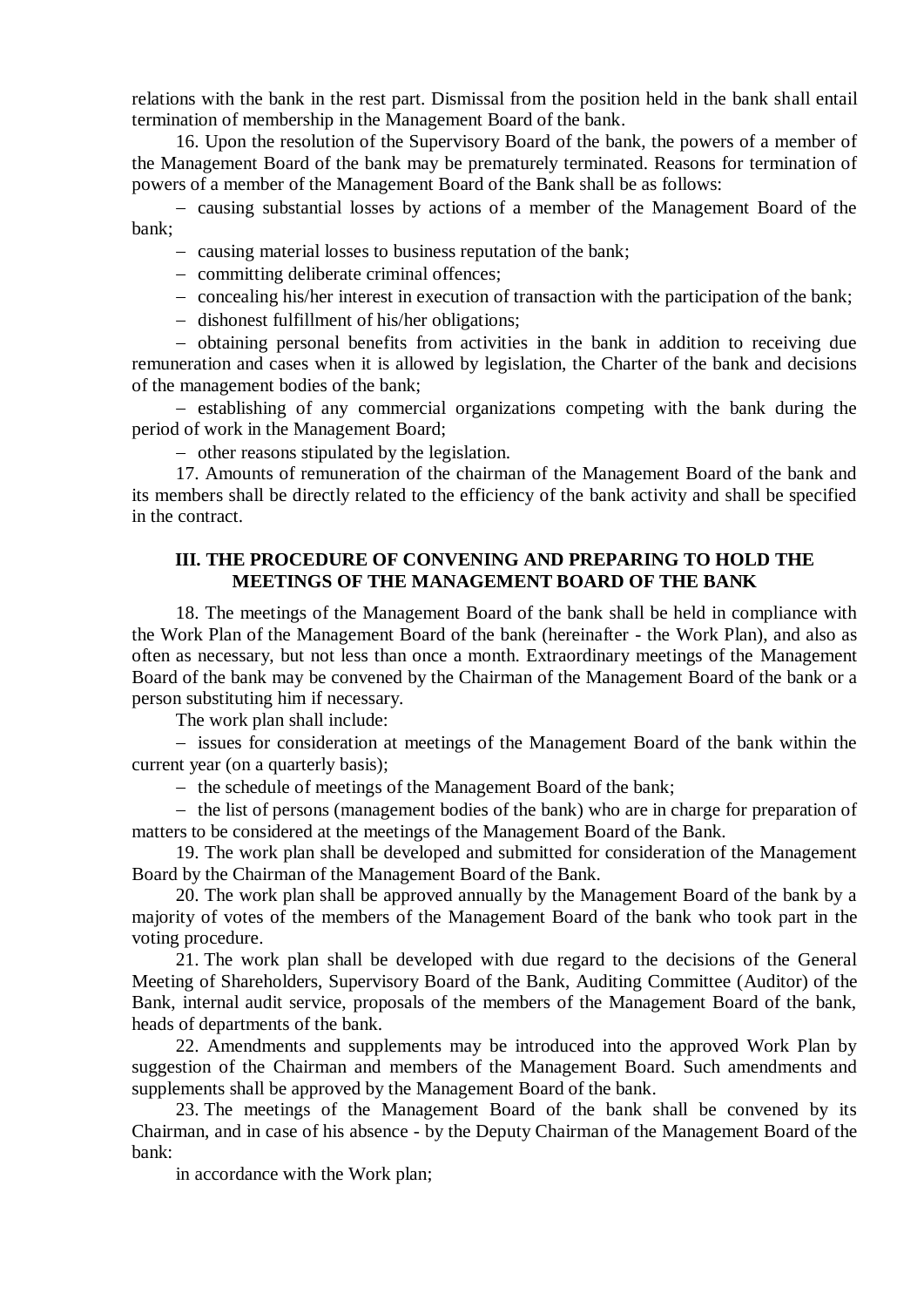on the initiative of the Chairman of the Management Board or one of the members of the Management Board;

by the decision of the General Meeting of Shareholders, the Supervisory Board of the bank, Revision Commission of the bank, and internal audit service.

24. In order to arrange its work, the Management Board of the bank shall appoint a secretary of the Management Board of the bank. The Secretary of the Management Board shall take part in drafting materials for the meetings of the Management Board, distribute materials to the members of the Management Board, keep the minutes and materials for the meetings of the Management Board, keep the minutes of the meetings and records management of the Management Board.

25. The Secretary of the Management Board of the Bank shall be entitled to request the units of the bank to submit materials to the meeting of the Management Board of the Bank.

The Secretary of the Management Board of the bank:

- shall be an employee of the bank;

- shall not be a member of the Management Board of the bank:

- shall not disclose confidential information on the activity of the bank that became known to him/her in connection with his/her performance of functions of secretary of the Managing Board of the bank;

- shall be entitled to request and obtain information and materials necessary for preparation of meetings of the Management Board within established deadlines.

26. Issues for discussion at a regular meeting of the Management Board shall be entitled to be proposed by the Chairman of the Management Board of the bank, members of the Management Board of the Bank, the Supervisory Board of the bank, Chairman of the Supervisory Board of the bank, the Revision Commission of the bank, heads of departments of the Bank or persons substituting them.

27. The materials for the upcoming meeting of the Management Board of the bank with draft decisions shall be drawn up by the respective departments of the bank in compliance with the agenda of the meeting of the Management Board of the bank and shall be sent to the secretary no later than 2 (two) business days prior to the meeting of the Management Board of the bank. The secretary shall compile a full package of materials for the meeting of the Management Board of the bank and shall forward them (in electronic form) to the members of the Management Board no later than 1 (one) business day prior to the meeting of the Management Board of the bank.

28. The Chairman of the Management Board of the bank shall be obliged to convene an extraordinary meeting of the Management Board of the bank, if it is required by the Supervisory Board of the bank or the Revision Commission (auditor) of the bank.

29. Requests for convocation of an extraordinary meeting of the Management Board of the bank shall be executed in the written form with specification of matters for consideration at a meeting of the Management Board of the bank and enclosure of materials and draft decisions necessary for consideration of such matters. Request for convocation of an extraordinary meeting of the Management Board of the bank shall be sent to the Chairman of the Management Board of the bank.

30. In case of adopting decision on convocation of an extraordinary meeting of the Management Board of the bank, the Chairman of the Management Board of the bank shall be obliged to set the date of meeting, its agenda, list of materials to be provided to members of the Management Board of the bank, terms of provision of the mentioned materials, including instructions to the Secretary of the Management Board of the bank to implement all arrangements on preparation for an extraordinary meeting of the Management Board of the bank. In this case, the date of extraordinary meeting of the Management Board of the bank may not be set prior to 2 (two) working days from the date of making decision on its holding.

31. If the person requesting to convene an extraordinary meeting violates the procedure for its convocation established by this Regulation, the Chairman of the Board of the bank may,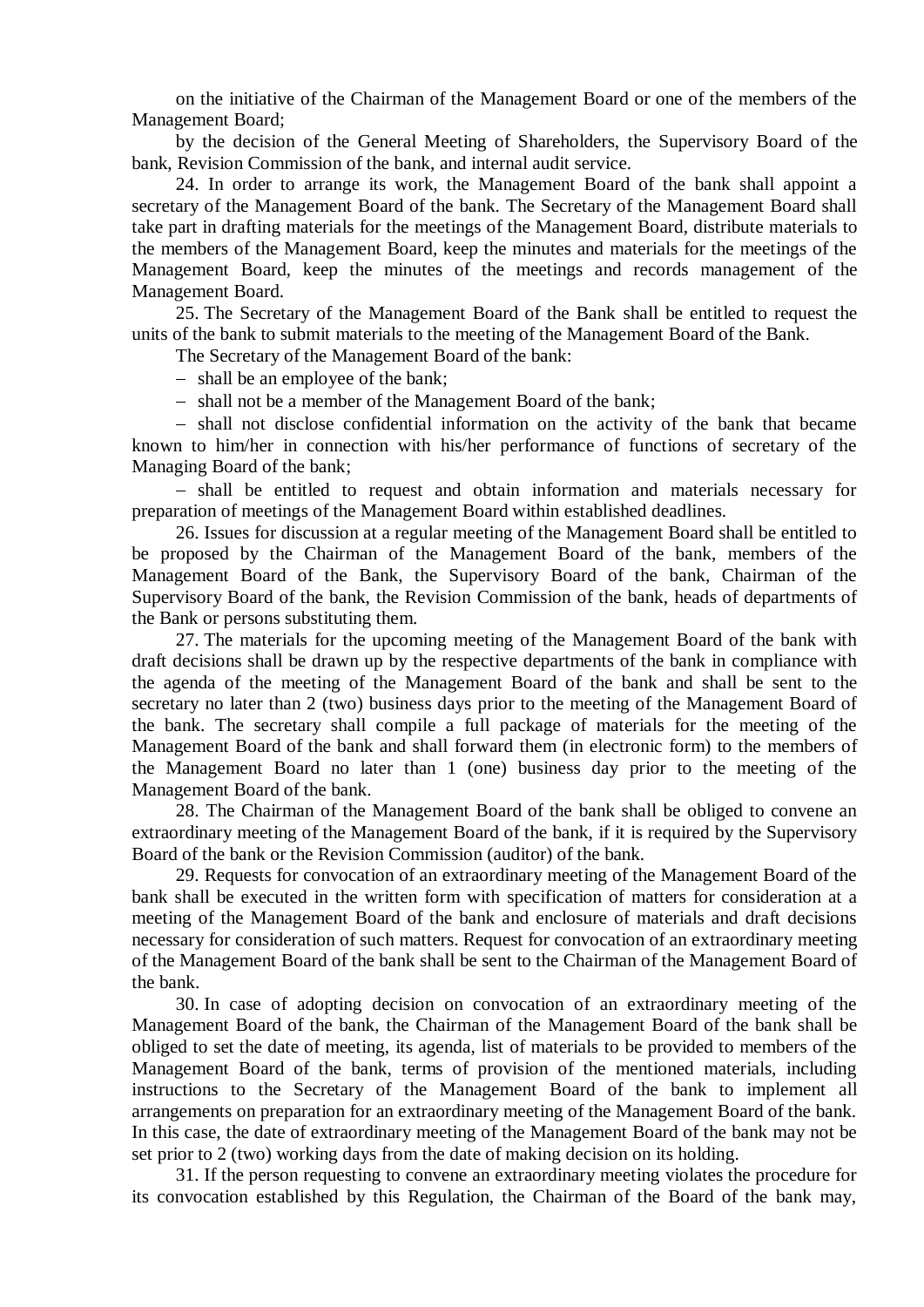within 5 (five) business days after receiving a request to hold an extraordinary meeting of the Management Board of the bank, refuse to convene an extraordinary meeting of the Management Board of the bank.

## **V. THE MEETINGS OF THE MANAGEMENT BOARD OF THE BANK. THE MINUTES OF THE MEETINGS OF THE MANAGEMENT BOARD**

32. The meetings of the Management Board of the bank shall be held in the form of an assembly (joint presence of the members of the Management Board for discussion of items on the agenda and adoption of decisions on the issues put to vote).

33. A meeting of the Management Board of the bank shall be chaired by the chairman of the Management Board of the bank, in case of his absence - by one of the deputies of the chairman of the Management Board of the bank, assigned to perform the duties of the chairman of the Management Board of the bank.

34. A meeting of the Management Board of the bank shall be competent if at least 5 (five) members of the Management Board of the bank are present during such meeting.

35. Decisions shall be adopted by majority of votes of those present at the meeting of the Management Board of the bank. In case of equality of votes, the vote of the Chairman of the Management Board of the bank shall be decisive.

It shall not be allowed to pass votes of one member of the Management Board of the bank to another member of the Management Board of the bank.

In case of disagreement with the decision of the Management Board of the bank, the members of the Management Board can inform the Supervisory Board of their opinion.

36. The voting shall be performed through selection of one of the voting options by a member of the Management Board of the bank: "for", "against", "abstained". Upon the request of the Chairman of the Management Board of the bank, a member of the Management Board of the bank shall be obliged to justify his/her choice of voting option.

37. In case of disagreement with adopted decision on the item (items) of the agenda of the meeting of the Management Board of the bank, a member of the Management Board of the bank participating in the meeting shall be entitled to express his/her opinion on such item (items) in the written form. Such written opinion of a member of the Management Board of the bank shall be attached to the minutes of the respective meeting of the Management Board of the bank.

38. During the meeting of the Management Board of the bank the minutes of the meeting shall be kept.

The following information shall be indicated in the minutes:

- $-$  the full name of the bank;
- $-$  the place and the time of the meeting;

 $-$  the list of members of the Management Board of the bank who attended the meeting, including the list of invited persons;

 $-$  the information that the quorum of the meeting is present;

- $-$  the agenda of the meeting:
- $-$  the items put to the vote and the results of voting on them;
- the summary of reports and speeches of persons participating in the meeting;
- the decisions adopted.

Minutes may also contain other necessary information.

The minutes shall be kept by the Secretary of the Management Board of the Bank.

39. The minutes shall be prepared in final form no later than 5 (five) business days from the date of holding of a meeting of the Management Board of the bank. Minutes shall be signed by all members of the Management Board of the bank.

40. Minutes of meetings of the Management Board of the bank shall be submitted to shareholders of the bank, members of the Supervisory Board of the bank, the Revision Commission (auditor) of the bank, the auditor of the bank upon their request.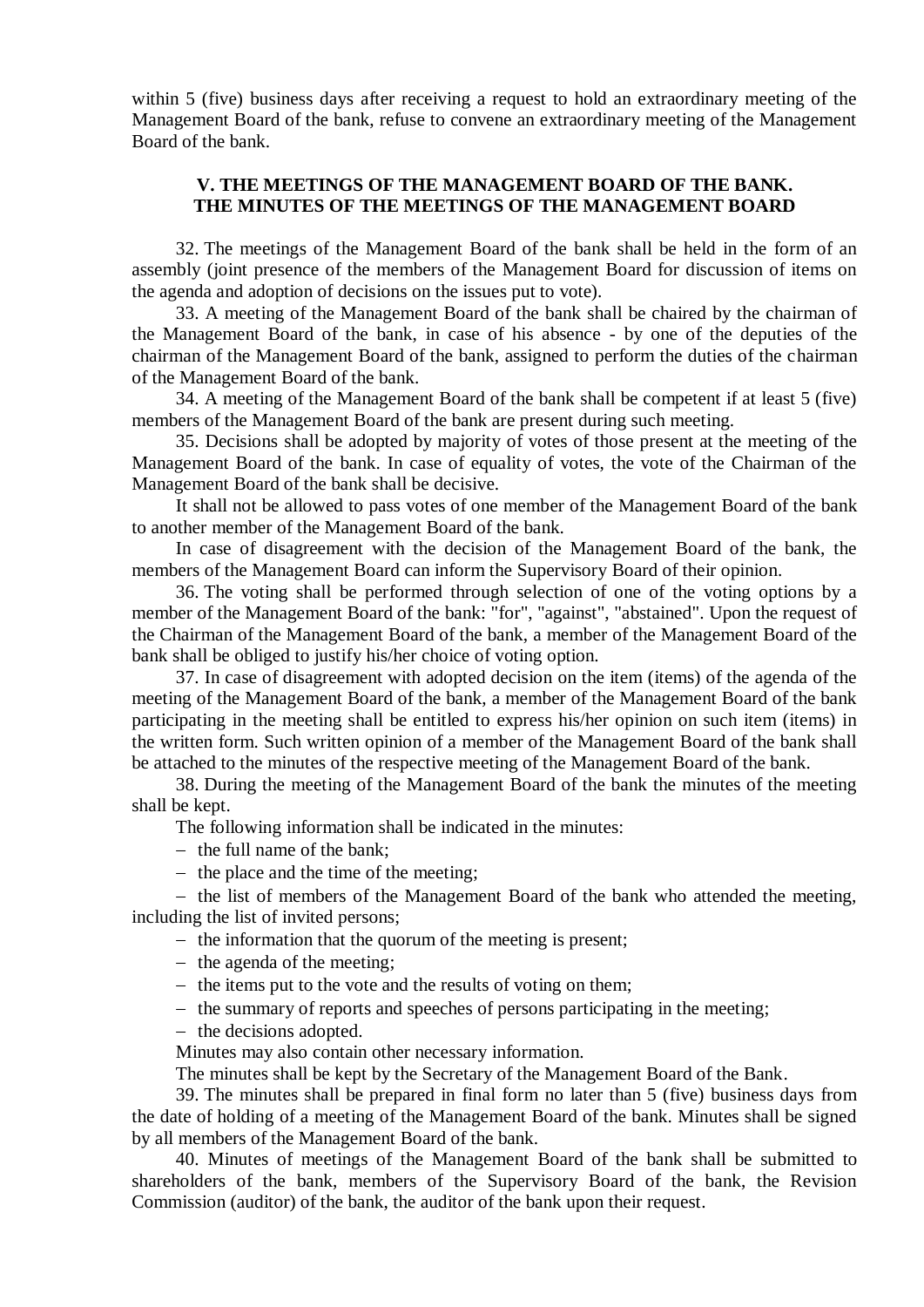41. The Minutes of meetings of the Management Board and the original copies of materials thereto shall be kept with the Secretary of the Management Board of the bank.

## **VI. CONTROL OVER EXECUTION OF DECISIONS OF THE MANAGEMENT BOARD OF THE BANK**

42. Resolutions of the Management Board shall be delivered to the executors by abstracts on certain issues from the minutes of the meeting of the Management Board signed by the Secretary of the Management Board and certified by the seal issued by the Office of the Bank Clerk.

43. Decisions of the Management Board of the Bank shall be mandatory for execution. Their execution procedure shall be regulated by normative acts of the Central Bank of the Republic of Uzbekistan, local acts of the bank and decisions of the Management Board itself.

44. A respective member of the Management Board of the bank shall manage execution of decisions of the Management Board of the bank..

45. Supervision over the execution of decisions of the Management Board of the bank shall be exercised by the Chairman of the Management Board of the bank through the office of the Secretary of the Management Board of the bank.

#### **VII. THE CHAIRMAN OF THE MANAGEMENT BOARD OF THE BANK**

46. Rights and obligations of the Chairman of the Management Board of the bank shall be determined by the legislation of the Republic of Uzbekistan, the Charter of the bank, this Regulation, along with the agreement concluded by the Chairman of the Management Board with the bank.

47. The Chairman of the Management Board of the bank shall:

- ensure the fulfillment of decisions of the General Meeting of Shareholders and the Supervisory Board of the bank;

 without a power of attorney act on behalf of the bank, represent its interests in cooperation with other entities;

- dispose of property and funds of the bank to the extent established by this Charter and the legislation of the Republic of Uzbekistan;

 approve rules, procedures and other local acts of the bank, excluding local acts approved by the General Meeting of Shareholders, the Supervisory Board and the Management Board of the bank;

- sign all local acts approved by the Managing Board of the bank;

- approve the staff schedule of the bank, centers of banking services, as well as branches and representative offices to be established outside the republic;

- issues powers of attorney;

- opens the correspondent, foreign currency, settlement and other accounts in the banks;
- organizes accounting and reporting;

- adopt decisions on the conclusion of transactions related to the acquisition or alienation or the possibility of alienation of property by the bank, if the book value of alienated property or the value of acquired property is up to five percent of the net assets of the bank on the date of adopting the decision on such transactions, with the exception of transactions related to the acquisition or alienation of real estate and means of transportation;

- employ and dismiss the personnel, including heads of departments, the center of banking services, branches and representative offices to be established outside the country;

- in accordance with the procedure established by the legislation, this Charter, the General Meeting of Shareholders and the Supervisory Board of the bank, rewards the personnel of the bank, and brings them to disciplinary and material liability;

- adopt orders and instructions obligatory for all employees of the bank;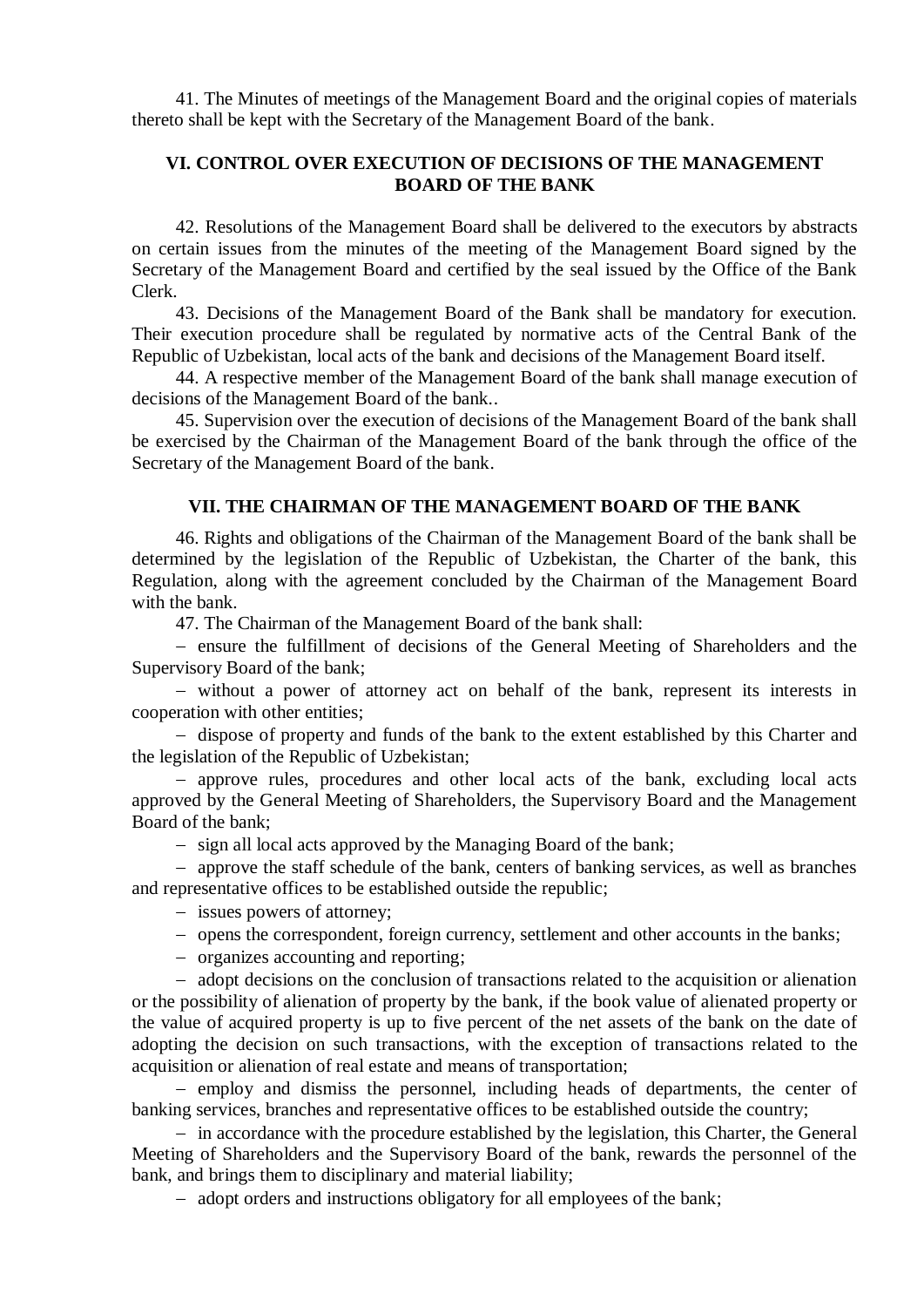perform organizational and technical provision of activities of the General Meeting of Shareholders, the Supervisory Board of the bank and the Auditor of the bank;

- make other decisions on current activity of the bank in accordance with the legislation and local acts of the bank.

48. Holding the position of the Chairman of the Board of the bank in combination with the position in the management bodies of other organizations shall be allowed only with the consent of the Supervisory Board of the bank.

## **VIII. THE RIGHTS, OBLIGATIONS AND LIABILITIES OF THE MEMBERS OF THE MANAGEMENT BOARD OF THE BANK**

49. The rights and obligations of the members of the Management Board of the bank shall be determined by the legislation, the Charter of the bank, this Regulation, the labour agreement concluded by each of them with the bank for a period of one year with the annual adoption of the decision on the possibility of its prolongation or termination.

50. Members of the Management Board of the bank shall have the right to:

 while acting as members of the collegial executive body of the bank to solve the issues related to management of current activities of the bank;

- receive detailed information on bank activities, get familiarized with constituent, local, accounting, reporting, contractual and other documents of the bank;

- submit references, make statements, introduce proposals on issues of the agenda of the meeting of the Management Board of the bank;

- introduce proposals concerning the development of the Work Plan, the agenda of the meeting of the Management Board of the bank;

- demand convocation of the meeting of the Management Board of the bank;

- express their disagreement with the decisions of the Management Board in the written form and bring it to the notice of the Supervisory Board of the bank;

 $-$  exercise other rights stipulated by the legislation of the Republic of Uzbekistan, the Charter of the bank, this Regulation and the labor agreement.

51. The members of the Management Board of the bank shall be obliged to:

participate in meetings of the Management Board of the bank;

 fulfill the decisions and instructions of the General Meeting of Shareholders, the Supervisory Board of the bank and the Management Board of the bank, comply with the requirements of the Charter of the bank and local acts of the bank;

 $\overline{e}$  exercise their rights, perform their obligations and act in the interests of the bank;

 on a quarterly basis, no later than 15 (fifteen) days after the beginning of the quarter, to inform in written form the Supervisory Board of the bank, the audit commission (Auditor) of the bank and the internal audit service of the bank on the following: legal entities where a member of the Board owns independently or together with its affiliated person (persons) 20 or more percent of voting shares (stakes, stock); on any transactions known to a member of the Management Board of the bank, which are made or expected to be made, in which he/she, according to the provisions of regulatory acts of the Central Bank of the Republic of Uzbekistan, may be deemed interested;

- notify the Chairman of the Board of the bank 15 (fifteen) days prior to implementation thereof on expected transactions in implementation of which the member of the Board of the bank may be recognized as interested;

- not to disclose the information which contains the banking secrets as well as the commercial secret of the bank;

- if necessary, participate in the Annual General Meeting of Shareholders.